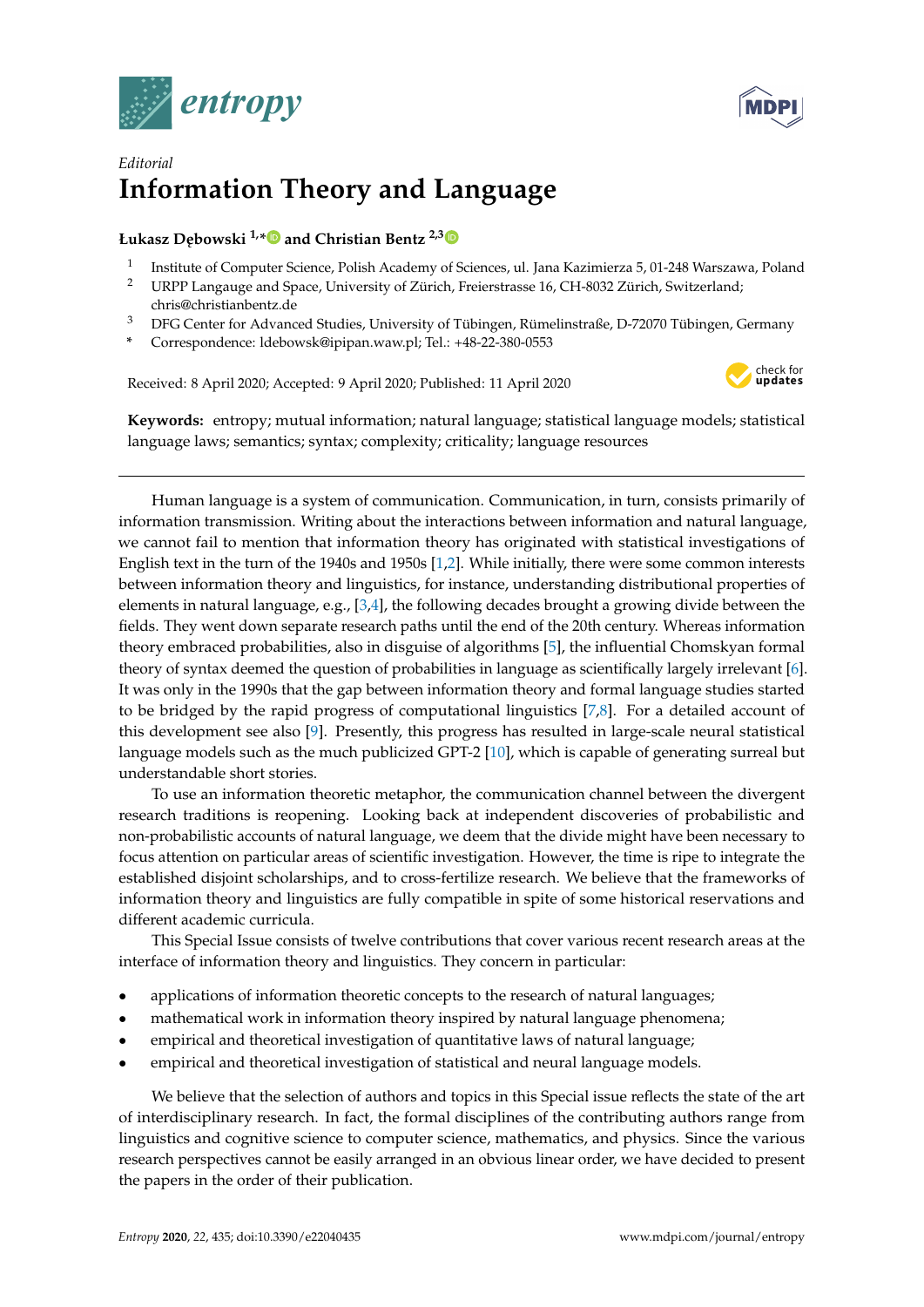## **The Contributions**

• Koplenig, A., Wolfer, S., and Müller-Spitzer, C., *Studying Lexical Dynamics and Language Change via Generalized Entropies: The Problem of Sample Size* [\[11\]](#page-4-10).

Dependence on sample size is a recurrent problem in quantitative linguistics. This also holds for accounts harnessing, for instance, the entropy of word frequency distributions. Koplenig, Wolfer, and Müller-Spitzer systematically investigate this issue based on a corpus compiled from a weekly news magazine in German, which spans seven decades, and contains more than 200 million word tokens. In particular, they employ the generalized Tsallis entropies, which allow for weighting parts of the frequency spectrum more or less heavily in entropy calculations. It turns out that correlations between the estimated entropies and respective sample sizes are only broken if a heavy bias towards highly frequent words is introduced. In particular, the standard Shannon entropies display a strong dependence on sample size. In an application investigating lexical change over several decades, the authors further propose and illustrate a "litmus test". This entails calculating entropy divergences between parts of the corpus over historical time, and comparing these with entropy divergences calculated for texts in random order. Their results suggest that it is the growing sample size over time which leads to systematic patterns in entropy divergences, potentially independent of genuine lexical change.

• Hahn, M. and Futrell, R., *Estimating Predictive Rate–Distortion Curves via Neural Variational Inference* [\[12\]](#page-4-11).

The predictive rate-distortion curve quantifies the trade-off between compressing information about the past of a stochastic process and predicting its future accurately. Hence it is a more detailed characteristic of the process complexity than its excess entropy or statistical complexity. Hahn and Futrell study estimation of predictive rate-distortion curves for complex stochastic processes, aimed to be applied for natural language. The authors' method of estimation consists in upper bounding the correct curve by means of a neural network approximation of the investigated process. The method is validated on examples of processes for which the predictive rate-distortion curve is known analytically. Moreover, the authors provide an estimate of the predictive rate-distortion curve for text corpora in five natural languages (English, Russian, Arabic, Japanese, and Chinese). The experiments universally indicate that the excess entropy and statistical complexity for natural language are infinite.

• Hernández-Fernández, A., Torre, I.G., Garrido, J.M., and Lacasa, L., *Linguistic Laws in Speech: The Case of Catalan and Spanish* [\[13\]](#page-4-12).

There is a hypothesis in quantitative linguistics, called the physical hypothesis, that statistical linguistic laws in written texts are a byproduct of more exact laws present in the acoustic signals of oral communication. In contrast to earlier works, Hernández-Fernández et al. investigate and verify the physical hypothesis using a large oral text corpus, the Glissando Corpus of spoken Catalan and Spanish. The studied quantitative linguistic laws include Zipf's law, Herdan's law, the brevity law, Menzerath–Altmann's law, the log-normality law, and the size-rank law. By aligning the acoustic signal with the speech transcripts, they measure and compare the agreement of each of these laws when measured in both physical and symbolic units. The conclusion of this experiment is that quantitative linguistic laws are satisfied indeed more accurately for the acoustic signal than for the speech transcript.

• Venhuizen, N.J., Crocker, M.W., and Brouwer, H., *Semantic Entropy in Language Comprehension* [\[14\]](#page-4-13).

The link between information and meaning has been a controversial topic ever since Shannon's work. The alleged disconnection between the two was posed as a main argument against analyzing natural language in the light of information theory. Venhuizen, Crocker and Brouwer illustrate that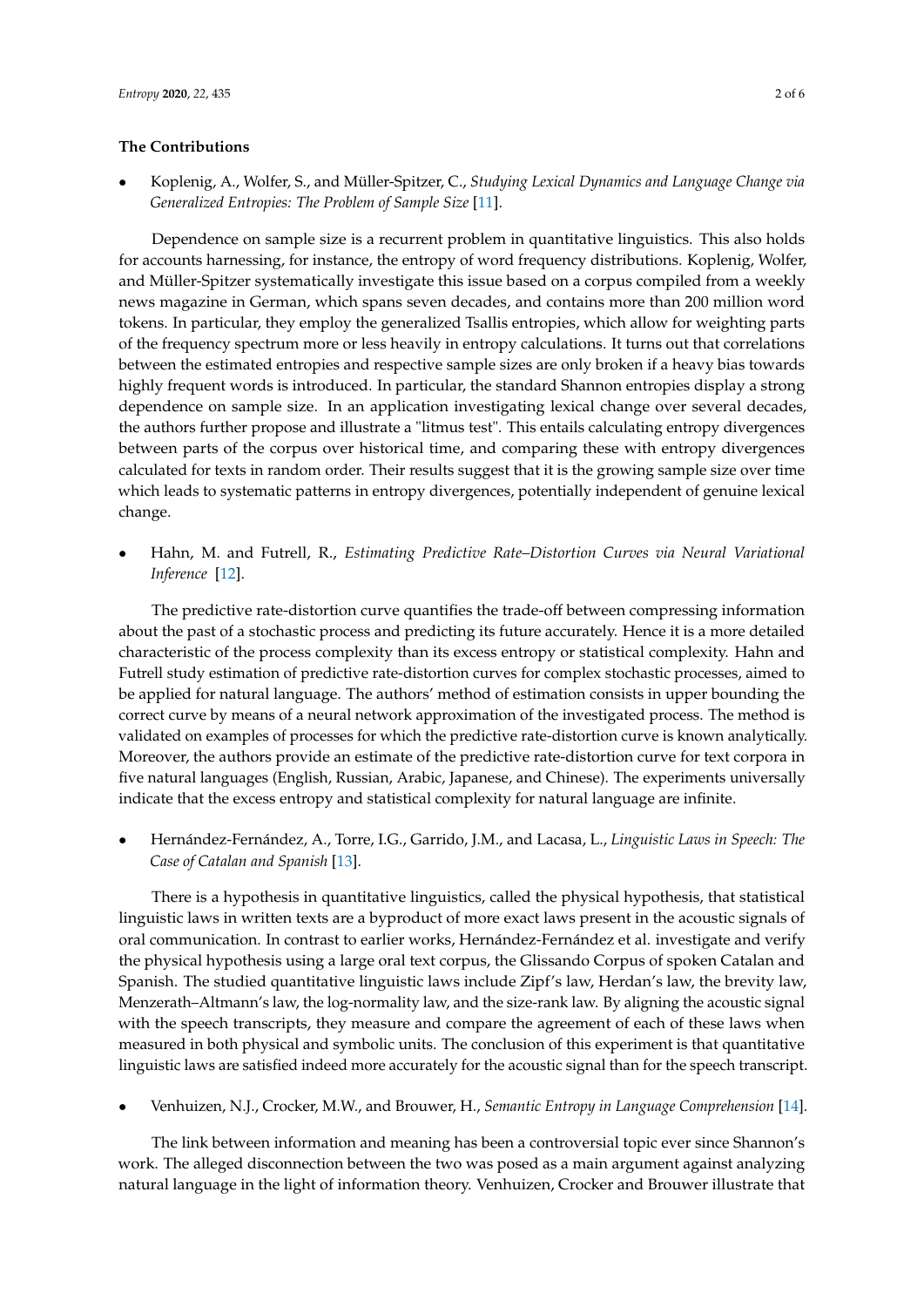information theoretic concepts might be fruitfully applied to both linguistic signals, and the points they denote in meaning space. In their experiments, they combine formal semantic tools with neural network technology. Based on a set of training sentences, their neural network learns to map linguistic signals onto meaning vectors representing propositional truth values. This setup allows the authors to trace the semantic expectations of the network in word-by-word online processing. In this context, they tease apart surprisal and entropy reduction, two concepts which were previously often seen as strongly intertwined. Surprisal is calculated based on word-by-word transitions in meaning space, whereas entropy is calculated over meaning vectors which identify a unique semantic model of the world. Given these definitions, suprisal and entropy reduction are not strongly correlated. The authors explain this by pointing out that surprisal is inherently more sensitive to frequency effects in the linguistic signal, while entropy reduction is more strongly influenced by knowledge of the model theoretic world.

• Ren, G., Takahashi, S., and Tanaka-Ishii, K., *Entropy Rate Estimation for English via a Large Cognitive Experiment Using Mechanical Turk* [\[15\]](#page-4-14).

The entropy rate of a sequence reflects the amount of information conveyed per unit, e.g., characters or words in natural language. It has been proposed also as a measure of the complexity of a sequence. However, estimating the entropy rate of natural languages has proven a challenging endeavor due to the problem of finite sample sizes and long-range dependence. Ren, Takahashi, and Tanaka-Ishii revive an idea going back to Shannon's experiments [\[2\]](#page-4-1), namely, estimating the entropy rate by using human subjects to predict the next character in a linguistic sequence. They collect more than 100,000 character predictions for English texts by 683 different subjects. Across all subjects and trials, they estimate the entropy rate to around 1.4 bits per character. Using trials selected for high performance (i.e., correctly guessing characters) reduces the estimate to around 1.22 bits per character. In their discussion, the authors point out that this is lower than Shannon's original value of 1.3 bits per character. On the other hand, it is higher than entropy rates estimated with current state-of-the-art neural language models, which are just above 1 bit per character. This suggests that neural language models outperform human subjects in character guessing games.

• Gutierrez-Vasques, X. and Mijangos, V., *Productivity and Predictability for Measuring Morphological Complexity* [\[16\]](#page-4-15).

There is a recent rise of interest in measuring the morphological complexity of typologically diverse languages. The findings of this research have implications for both theoretical and applied linguistics, especially in the domain of natural language processing. Gutierrez-Vasques and Mijangos propose to apply the information-theoretic concept of entropy rate to word internal structure. Their data sets contain parallel texts for 47 and 133 typologically diverse languages respectively. Using a neural language model they estimate the difficulty of predicting character unigrams and trigrams within words for different languages and writing systems. These estimates are then contrasted with more traditional measures of morphological complexity, such as the type-token ratio for words. It turns out that word internal predictability is only weakly correlated with the type-token ratio, and hence measures a new and independent dimension of morphological complexity.

Dębowski, Ł., *Approximating Information Measures for Fields* [\[17\]](#page-5-0).

Motivated by some theoretical problems of statistical modeling of natural language, Debowski reconsiders the classical problem of generalizing entropy and mutual information from discrete random variables (finite partitions, in more abstract formulation) to arbitrary random variables (fields and *σ*-fields, respectively). Having noticed a mistake in his paper from 2009, he supplies corrected proofs of the invariance of completion and the chain rule for conditional entropy and mutual information. In the final section, he also discusses how the generalized calculus of conditional entropy and mutual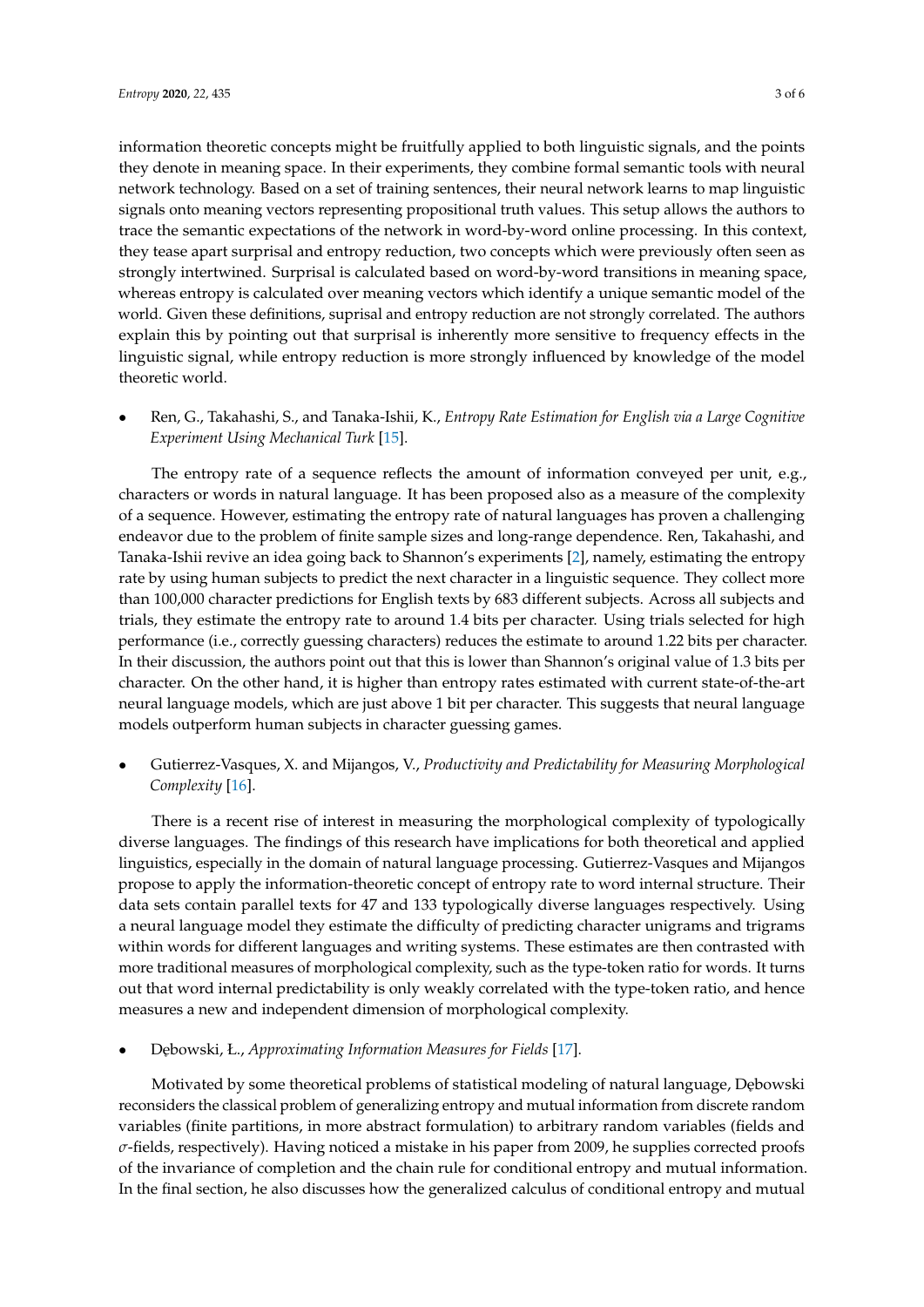information is useful in particular for studying the ergodic decomposition of strongly non-ergodic stationary processes and its links with statistical modeling of natural language, which possibly should be modeled by a strongly non-ergodic process.

• Linke, M. and Ramscar, M., *How the Probabilistic Structure of Grammatical Context Shapes Speech* [\[18\]](#page-5-1).

Frequencies of occurrence are a central concept in quantitative linguistics. They are often used to measure the informativeness of units (i.e., characters, words, etc.) in written language. Linke and Ramscar point out several caveats with this approach. Firstly, written language is not a direct reflection of speech. As a remedy, they use a corpus of conversational English of more than 200,000 word tokens with phonetic labels, and compare their results to studies using written language. Secondly, frequencies of occurrence abstract away from co-occurrence patterns at different levels of language structure, e.g., n-grams for words and parts-of-speech, as well as subword structure. The authors argue that grammatical context often predicts usage patterns in speech better than mere frequencies. Thirdly, distributions of frequencies are mostly analyzed over entire texts, for instance, when power law like patterns such as Zipf's law are assessed. However, the authors illustrate that there are systematic differences between the distributions of frequencies for words of different parts-of-speech. Namely, while open class items such as nouns and verbs follow power laws, function words rather follow geometric distributions. In fact, the authors further argue that power law like behavior in aggregate distributions might well be the outcome of mixing distributions which are by themselves geometric.

• Gerlach, M. and Font-Clos, F., *A Standardized Project Gutenberg Corpus for Statistical Analysis of Natural Language and Quantitative Linguistics* [\[19\]](#page-5-2).

Studies on information theoretic properties of natural languages—and analyses in quantitative linguistics more generally—stand and fall with availability of textual data. The universality of linguistic laws, for instance, can only be ascertained given openly available, cross-linguistic, and transparently processed data. To this end, Gerlach and Font-Clos contribute a standardized version of the Project Gutenberg Corpus, which contains more than 50,000 books in over 20 languages. They give a detailed description of the data acquisition, processing, and metadata annotation procedures. Furthermore, they illustrate how this corpus can be used to measure the topical variability between texts associated with different genres via so-called "bookshelf" labels, and how authors are distinguishable by the Jensen-Shannon divergence applied to their works.

• Seoane, L.F. and Solé, R., *Criticality in Pareto Optimal Grammars?* [\[20\]](#page-5-3).

Seoane and Solé propose a computational methodology to inspect corpora of texts in order to extract salient levels of linguistic description. Their methodology is grounded in the bottleneck method from information theory, Pareto optimality from multi-objective optimization, and concepts from statistical physics such as energy, entropy, phase transitions and criticality. Their working example concerns extracting the Pareto optimal grammars from 49 newspaper articles taken from the Corpus of Contemporary American English preprocessed by the Natural Language Toolkit (NLTK). The numerical results indicate a critical point in the description of human language. As the authors write, the critical point is the worst case in terms of description since there is no relatively small model which can capture the whole phenomenology at any level of linguistic description.

• Ahmadi, L. and Ward, M.D., *Asymptotic Analysis of the kth Subword Complexity* [\[21\]](#page-5-4).

The subword complexity is a function which counts how many distinct substrings of a given length appear in a given string. It is a simple characteristic of a string that yields an insight whether the string is periodic, random, or something in between—like a text in natural language. In particular, the subword complexity divided by the string length equals to the type-token ratio investigated in quantitative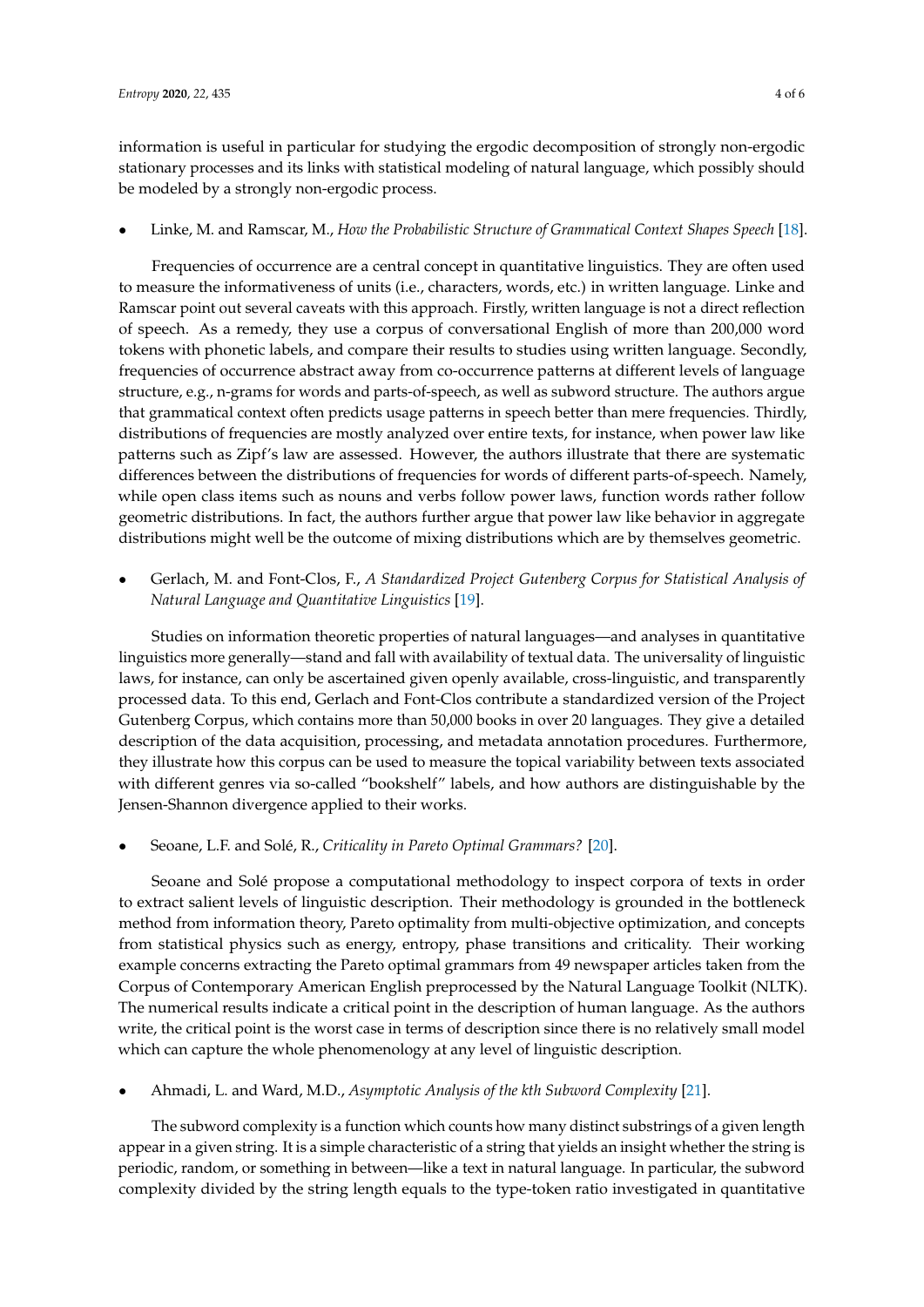linguistics. Ahmadi and Ward study some properties of subword complexity from a mathematical point of view. Namely, they investigate the asymptotic behavior of the subword complexity for sequences of independent identically distributed random variables. They derive expressions for the expectation (first moment) and the variance (second moment) of subword complexity. Their methodology involves complex analysis, analytical poissonization and depoissonization, the Mellin transform, and saddle point analysis.

• Corral, Á. and Serra, I., *The Brevity Law as a Scaling Law, and a Possible Origin of Zipf's Law for Word Frequencies* [\[22\]](#page-5-5).

Corral and Serra study the joint distribution of lengths and frequencies of words, whose marginals are described by the brevity law and Zipf's law for frequencies of frequencies, called also Lotka's law. The investigated corpus is the English subcorpus of the Standardized Project Gutenberg Corpus, introduced in contribution [\[19\]](#page-5-2). The authors observe that the marginal distribution of word length is better described by the gamma distribution than by the previously proposed log-normal distribution. Moreover, the conditional frequency distributions at a fixed length exhibit a universal power-law decay and a scaling law analogous to those found in the thermodynamics of critical phenomena. In conclusion, the authors present a four-parameter model for the joint distribution of lengths and frequencies of words.

**Acknowledgments:** We express our thanks to the authors of the above contributions, the reviewers for their feedback on the manuscripts, and to the journal Entropy and MDPI for their support during this work.

**Conflicts of Interest:** The authors declare no conflict of interest.

## **References**

- <span id="page-4-0"></span>1. Shannon, C. A mathematical theory of communication. *Bell Syst. Tech. J.* **1948**, *30*, 379–423.
- <span id="page-4-1"></span>2. Shannon, C. Prediction and entropy of printed English. *Bell Syst. Tech. J.* **1951**, *30*, 50–64.
- <span id="page-4-2"></span>3. Harris, Z. *Mathematical Structures of Language*; Interscience Publishers: New York, NY, USA, 1968.
- <span id="page-4-3"></span>4. Harris, Z. *A Theory of Language and Information: A Mathematical Approach*; Clarendon Press: Oxford, UK, 1991.
- <span id="page-4-4"></span>5. Kolmogorov, A.N. Three approaches to the quantitative definition of information. *Probl. Inf. Transm.* **1965**, *1*, 1–7.
- <span id="page-4-5"></span>6. Chomsky, N. *Syntactic Structures*; Mouton & Co: The Hague, The Netherlands, 1957.
- <span id="page-4-6"></span>7. Jelinek, F. *Statistical Methods for Speech Recognition*; The MIT Press: Cambridge, MA, USA, 1997.
- <span id="page-4-7"></span>8. Manning, C.D.; Schütze, H. *Foundations of Statistical Natural Language Processing*; The MIT Press: Cambridge, MA, USA, 1999.
- <span id="page-4-8"></span>9. Pereira, F. Formal grammar and information theory: together again? *Philos. Trans. R. Soc. Lond. Ser. A Math. Phys. Eng. Sci.* **2000**, *358*, 1239–1253.
- <span id="page-4-9"></span>10. Radford, A.; Wu, J.; Child, R.; Luan, D.; Amodei, D.; Sutskever, I. Language Models are Unsupervised Multitask Learners. Available online: [https://d4mucfpksywv.cloudfront.net/better-language-models/](https://d4mucfpksywv.cloudfront.net/better-language-models/language-models.pdf) [language-models.pdf](https://d4mucfpksywv.cloudfront.net/better-language-models/language-models.pdf) (accessed on 9 April 2020).
- <span id="page-4-10"></span>11. Koplenig, A.; Wolfer, S.; Müller-Spitzer, C. Studying Lexical Dynamics and Language Change via Generalized Entropies: The Problem of Sample Size. *Entropy* **2019**, *21*, 464. doi[:10.3390/e21050464.](https://doi.org/10.3390/e21050464)
- <span id="page-4-11"></span>12. Hahn, M.; Futrell, R. Estimating Predictive Rate–Distortion Curves via Neural Variational Inference. *Entropy* **2019**, *21*, 640. doi[:10.3390/e21070640.](https://doi.org/10.3390/e21070640)
- <span id="page-4-12"></span>13. Hernández-Fernández, A.; G. Torre, I.; Garrido, J.M.; Lacasa, L. Linguistic Laws in Speech: The Case of Catalan and Spanish. *Entropy* **2019**, *21*, 1153. doi[:10.3390/e21121153.](https://doi.org/10.3390/e21121153)
- <span id="page-4-13"></span>14. Venhuizen, N.J.; Crocker, M.W.; Brouwer, H. Semantic Entropy in Language Comprehension. *Entropy* **2019**, *21*, 1159. doi[:10.3390/e21121159.](https://doi.org/10.3390/e21121159)
- <span id="page-4-14"></span>15. Ren, G.; Takahashi, S.; Tanaka-Ishii, K. Entropy Rate Estimation for English via a Large Cognitive Experiment Using Mechanical Turk. *Entropy* **2019**, *21*, 1201. doi[:10.3390/e21121201.](https://doi.org/10.3390/e21121201)
- <span id="page-4-15"></span>16. Gutierrez-Vasques, X.; Mijangos, V. Productivity and Predictability for Measuring Morphological Complexity. *Entropy* **2019**, *22*, 48. doi[:10.3390/e22010048.](https://doi.org/10.3390/e22010048)